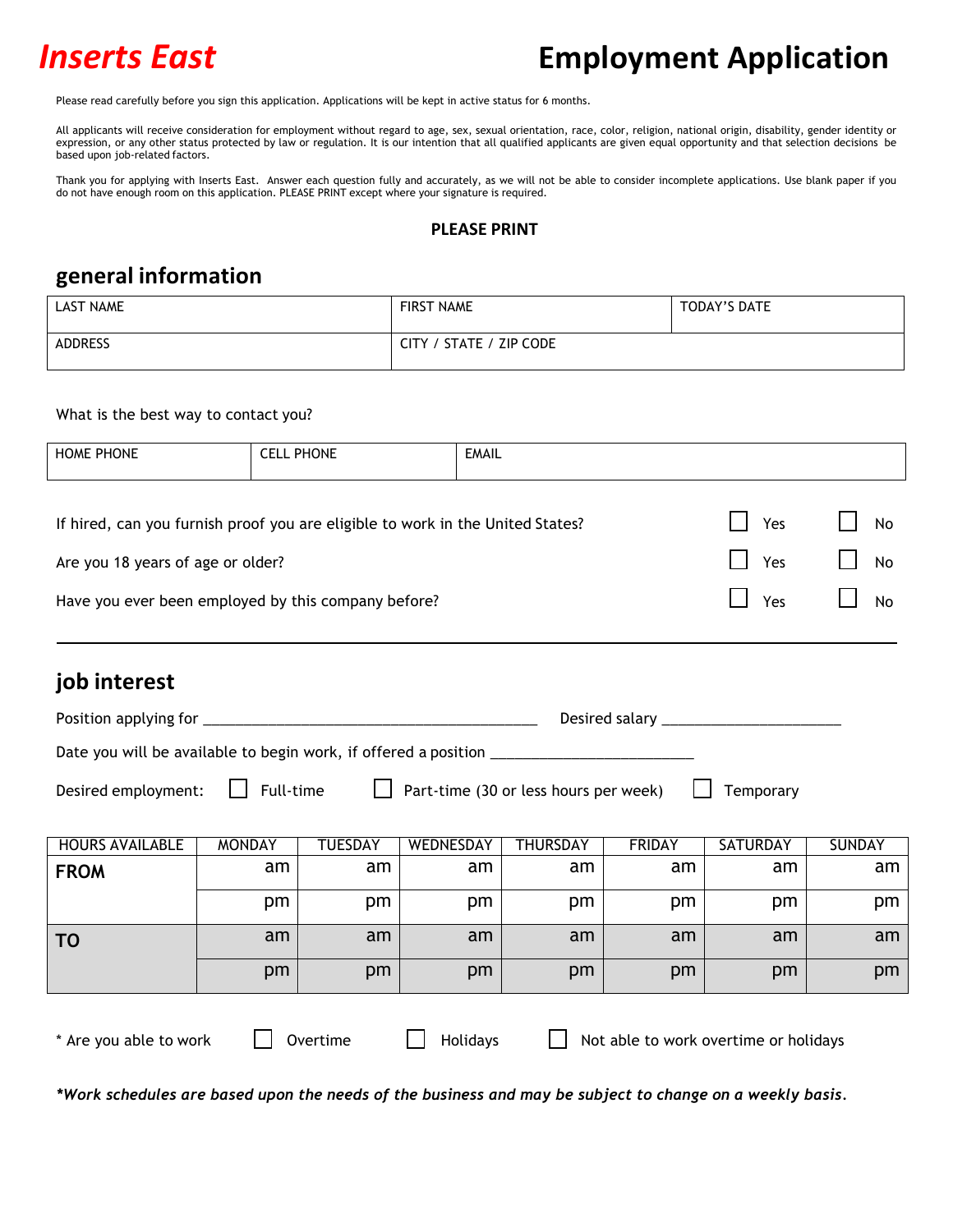# *Inserts East* **Employment Application**

## **employment history information** *Begin with most recent employer and continue with all past*

*employers (attach additional sheets ifnecessary).*

| <b>MOST RECENT EMPLOYER</b>                                                                                                                                                                                                                                                                                                           |                                                          |    |  |                                                                                     |                                            |                                   |                                            |  |                      |                      |    |
|---------------------------------------------------------------------------------------------------------------------------------------------------------------------------------------------------------------------------------------------------------------------------------------------------------------------------------------|----------------------------------------------------------|----|--|-------------------------------------------------------------------------------------|--------------------------------------------|-----------------------------------|--------------------------------------------|--|----------------------|----------------------|----|
| Company                                                                                                                                                                                                                                                                                                                               |                                                          |    |  |                                                                                     | Phone                                      | $\overline{(\ }$<br>$\mathcal{C}$ |                                            |  |                      |                      |    |
| Address                                                                                                                                                                                                                                                                                                                               |                                                          |    |  |                                                                                     | Supervisor                                 |                                   |                                            |  |                      |                      |    |
| Job Title                                                                                                                                                                                                                                                                                                                             |                                                          |    |  |                                                                                     |                                            | <b>Starting Salary</b>            | \$                                         |  |                      | <b>Ending Salary</b> | \$ |
| Responsibilities                                                                                                                                                                                                                                                                                                                      |                                                          |    |  |                                                                                     |                                            |                                   |                                            |  |                      |                      |    |
| From                                                                                                                                                                                                                                                                                                                                  |                                                          | To |  | Reason for Leaving                                                                  |                                            |                                   |                                            |  |                      |                      |    |
|                                                                                                                                                                                                                                                                                                                                       |                                                          |    |  | May we contact your previous supervisor for a reference?                            |                                            | <b>YES</b>                        | <b>NO</b>                                  |  |                      |                      |    |
| <b>Employer #2</b>                                                                                                                                                                                                                                                                                                                    |                                                          |    |  |                                                                                     |                                            |                                   |                                            |  |                      |                      |    |
| Company                                                                                                                                                                                                                                                                                                                               |                                                          |    |  |                                                                                     |                                            |                                   | Phone<br>$\overline{(\ }$<br>$\mathcal{E}$ |  |                      |                      |    |
| <b>Address</b>                                                                                                                                                                                                                                                                                                                        |                                                          |    |  |                                                                                     |                                            |                                   | Supervisor                                 |  |                      |                      |    |
| Job Title                                                                                                                                                                                                                                                                                                                             |                                                          |    |  |                                                                                     | <b>Starting Salary</b>                     | \$                                |                                            |  | <b>Ending Salary</b> | \$                   |    |
| Responsibilities                                                                                                                                                                                                                                                                                                                      |                                                          |    |  |                                                                                     |                                            |                                   |                                            |  |                      |                      |    |
| From                                                                                                                                                                                                                                                                                                                                  |                                                          | To |  | Reason for Leaving                                                                  |                                            |                                   |                                            |  |                      |                      |    |
|                                                                                                                                                                                                                                                                                                                                       | May we contact your previous supervisor for a reference? |    |  | <b>YES</b><br>ш                                                                     | <b>NO</b><br>$\Box$                        |                                   |                                            |  |                      |                      |    |
| <b>Employer #3</b>                                                                                                                                                                                                                                                                                                                    |                                                          |    |  |                                                                                     |                                            |                                   |                                            |  |                      |                      |    |
| Company                                                                                                                                                                                                                                                                                                                               |                                                          |    |  |                                                                                     | Phone<br>$\overline{(\ }$<br>$\mathcal{E}$ |                                   |                                            |  |                      |                      |    |
| Address                                                                                                                                                                                                                                                                                                                               |                                                          |    |  |                                                                                     |                                            | Supervisor                        |                                            |  |                      |                      |    |
| Job Title                                                                                                                                                                                                                                                                                                                             |                                                          |    |  |                                                                                     |                                            | <b>Starting Salary</b>            | \$                                         |  |                      | <b>Ending Salary</b> | \$ |
| Responsibilities                                                                                                                                                                                                                                                                                                                      |                                                          |    |  |                                                                                     |                                            |                                   |                                            |  |                      |                      |    |
| From                                                                                                                                                                                                                                                                                                                                  |                                                          | To |  | Reason for Leaving                                                                  |                                            |                                   |                                            |  |                      |                      |    |
|                                                                                                                                                                                                                                                                                                                                       | May we contact your previous supervisor for a reference? |    |  | YES                                                                                 | <b>NO</b>                                  |                                   |                                            |  |                      |                      |    |
| Please exclude organizations which indicate race, color, religion, national origin, gender,<br>ADDITIONAL EXPERIENCE OR QUALIFICATIONS<br>disability or other protected status.<br>Please list any other experience, knowledge, skills, abilities, or qualifications which are relevant to the positionfor<br>which you are applying. |                                                          |    |  |                                                                                     |                                            |                                   |                                            |  |                      |                      |    |
|                                                                                                                                                                                                                                                                                                                                       |                                                          |    |  |                                                                                     |                                            |                                   |                                            |  |                      |                      |    |
| Name as it appears on license:                                                                                                                                                                                                                                                                                                        |                                                          |    |  | If applying for a position which requires a valid driver's license, please provide: |                                            |                                   |                                            |  |                      |                      |    |

*Driver's License number: \_\_\_\_\_\_\_\_\_\_\_\_\_\_\_\_\_\_\_\_\_\_\_\_\_\_\_\_\_\_\_\_\_\_\_\_\_\_\_ State \_\_\_\_\_\_\_\_\_\_*

*Expiration Date:\_\_\_\_\_\_\_\_\_\_\_\_\_\_\_\_\_\_*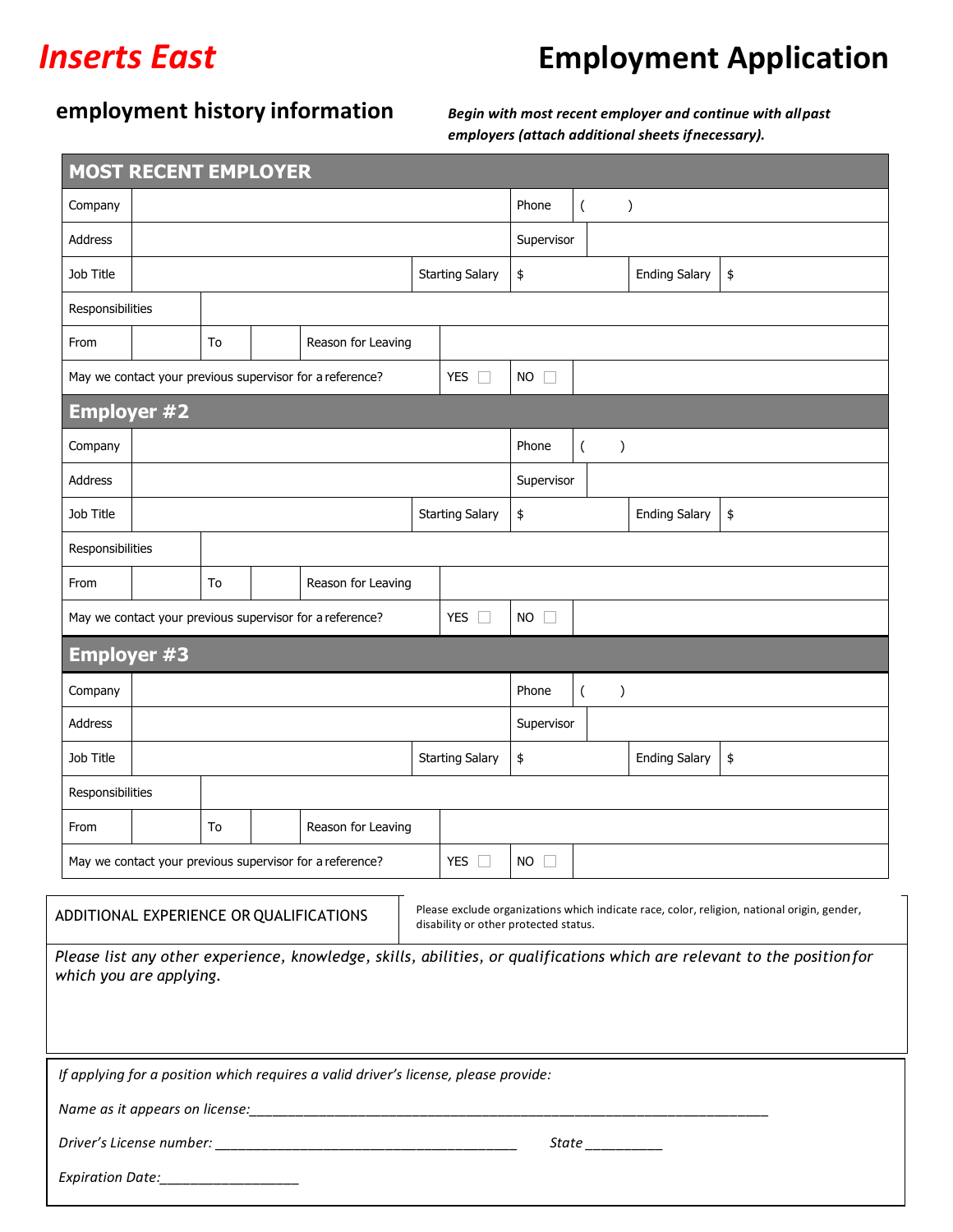

### **education information**

| <b>EDUCATION</b>                       | <b>NAME AND</b><br><b>ADDRESS OF</b><br><b>SCHOOL ATTENDED</b> | <b>COURSE OF</b><br><b>STUDY</b> | <b>DID YOU</b><br><b>GRADUATE?</b> | <b>DIPLOMA OR</b><br><b>DEGREE</b> |
|----------------------------------------|----------------------------------------------------------------|----------------------------------|------------------------------------|------------------------------------|
| <b>HIGH SCHOOL</b>                     |                                                                |                                  | Yes<br>No                          |                                    |
| <b>COLLEGE OR</b><br><b>UNIVERSITY</b> |                                                                |                                  | No<br>Yes                          |                                    |
| <b>OTHER</b><br>(specify)              |                                                                |                                  | Yes<br>No                          |                                    |

#### **other information**

After your initial interview, you may be asked about any crime convictions you may have. (A conviction will not necessarily disqualify an applicant for employment.)

|  | Is there any other information we would need about your name or use of another name | $\Box$ Yes $\Box$ No |  |
|--|-------------------------------------------------------------------------------------|----------------------|--|
|  | for us to be able to check your employment history?                                 |                      |  |
|  |                                                                                     |                      |  |

If yes, please explain.

## **professional reference information**

| <b>Full Name</b> | Relationship |
|------------------|--------------|
| Company          | Phone        |
| Address          |              |
|                  |              |
| <b>Full Name</b> | Relationship |
| Company          | Phone        |
| Address          |              |
|                  |              |
| <b>Full Name</b> | Relationship |
| Company          | Phone        |
| Address          |              |